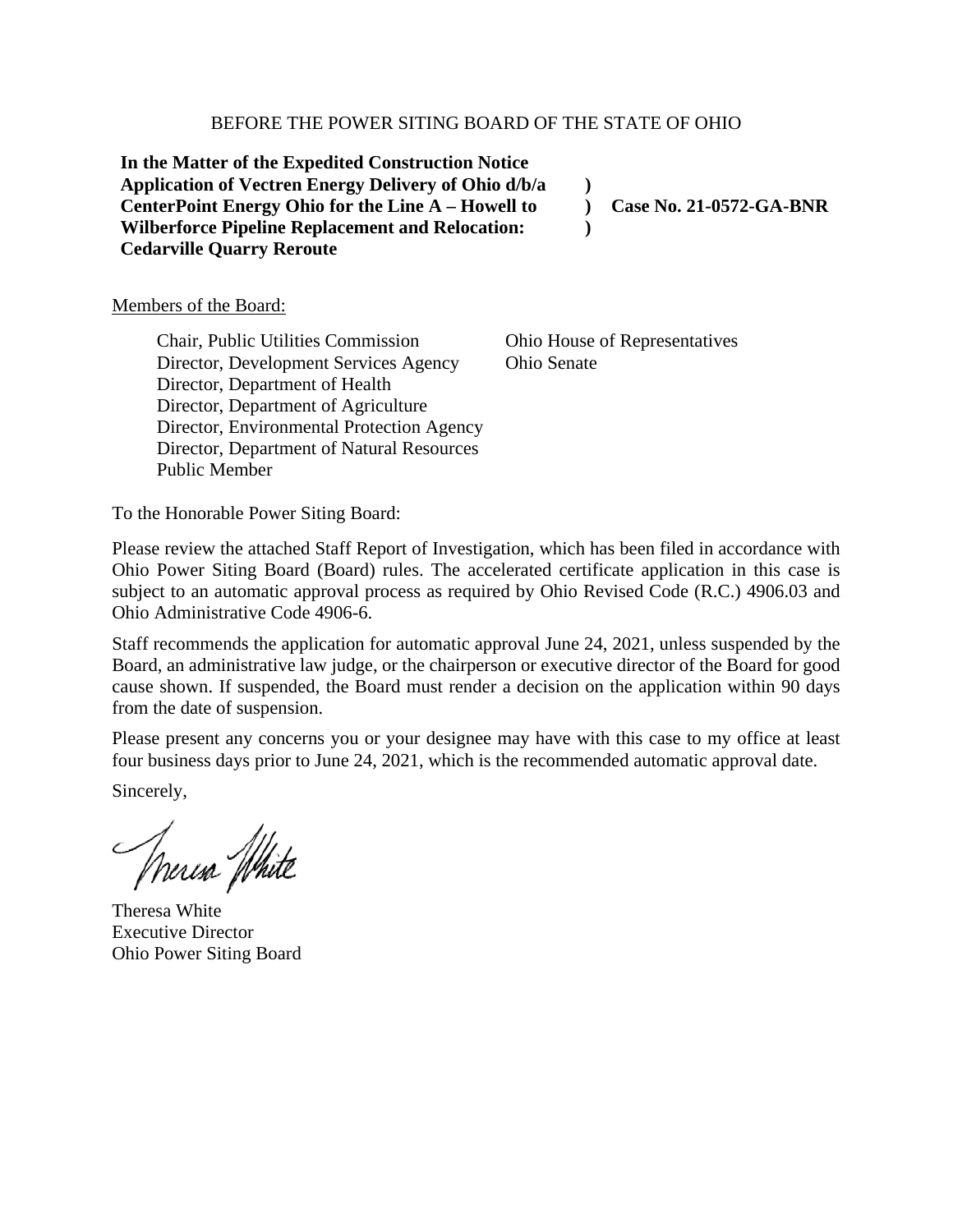# **OPSB STAFF REPORT OF INVESTIGATION**

| <b>Case Number:</b>                                   | 21-0572-GA-BNR                                                                               |  |
|-------------------------------------------------------|----------------------------------------------------------------------------------------------|--|
| <b>Project Name:</b>                                  | Line A – Howell to Wilberforce Pipeline Replacement and<br><b>Reroute: Cedarville Quarry</b> |  |
| <b>Project Location:</b>                              | Cedarville, Greene County                                                                    |  |
| Applicant:                                            | Vectren Energy Delivery of Ohio d/b/a CenterPoint Energy<br>Ohio                             |  |
| <b>Application Filing Date:</b>                       | June 2, 2021                                                                                 |  |
| <b>Filing Type:</b>                                   | <b>Expedited Construction Notice</b>                                                         |  |
| <b>Inspection Date:</b>                               | June 11, 2021                                                                                |  |
| <b>Report Date:</b>                                   | June 17, 2021                                                                                |  |
| <b>Recommended Automatic</b><br><b>Approval Date:</b> | June 24, 2021                                                                                |  |
| <b>Applicant's Waiver Requests:</b>                   | None                                                                                         |  |
| <b>Staff Assigned:</b>                                | J. Stottsberry, A. Conway, R.A. Holderbaum, J. Pawley                                        |  |

### **Summary of Staff Recommendations (see discussion below):**

|                                                                       | Application: $\Box$ Approval $\Box$ Disapproval $\boxtimes$ Approval with Conditions |
|-----------------------------------------------------------------------|--------------------------------------------------------------------------------------|
| Waiver: $\Box$ Approval $\Box$ Disapproval $\boxtimes$ Not Applicable |                                                                                      |

### **Project Description and Need**

Vectren Energy Delivery of Ohio d/b/a CenterPoint Energy Ohio (Applicant) proposes to relocate and replace a 1,600 feet portion of its existing 20-inch diameter natural gas transmission line with modern pipe materials rated to operate at a maximum allowable operating pressure of 500 psig. The proposed relocation and replacement project would install approximately 1,600 feet of 20 inch diameter, fusion bonded-epoxy coated, API-5L Grade X60 steel pipe. The section of pipeline to be replaced would be north of the Martin-Marietta Cedarville Quarry in Greene County. There is no street address associated with the pipeline relocation and reroute project. However, the west end of the pipeline reroute project is located at coordinates 39°44'28.13" N and 83°47'25.84" W and the east end of the project coordinates are 39°44'36.67" N and 83°47'4.73" W. The Applicant plans to install the pipe using the open cut trench method and is unlikely to use the bore method. Any segment of the pipe that would require installation via a bore method (e.g. horizontal directional drilling or conventional), that segment of pipe would use an additional abrasionresistant overcoating on top of the fusion bonded-epoxy coating. The pipeline corridor would consist of an existing permanent 50-foot easement and an additional 25-foot temporary easement on one side of the permanent easement for a total of 75 feet for construction. After the pipeline project is complete, the retired pipe would be abandoned in place.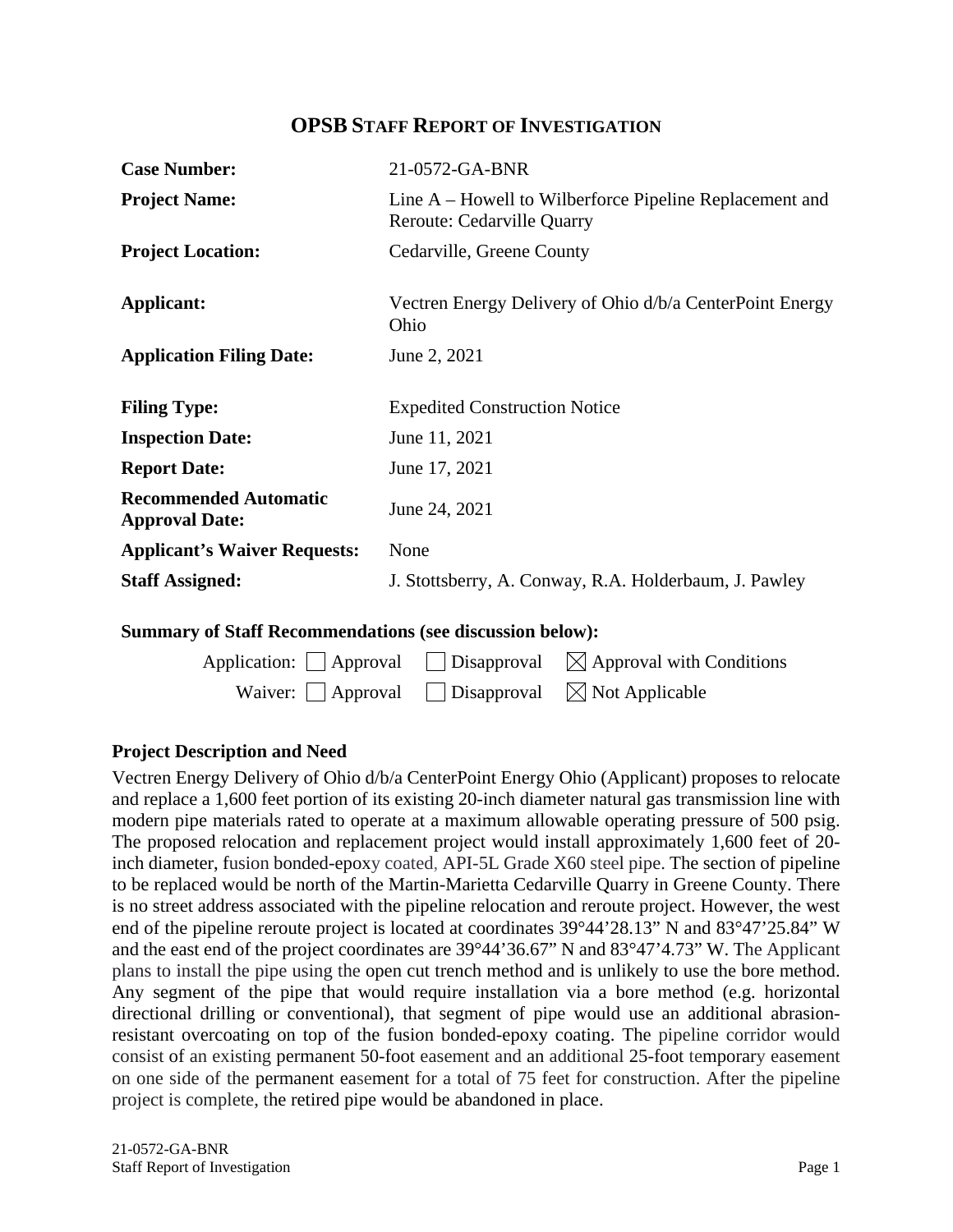This project is part of a larger existing 20-inch diameter pipeline known as Line A that was installed circa 1952. This approximately 30-mile pipeline extends from its origin at the transmission interconnect facility at the Yankee Station to a meter and regulating station near Cedarville. In order to assess the integrity of its natural gas transmission pipelines, the Applicant performed an in-line inspection (ILI) procedure of Line A in August 2019. The ILI revealed material defects in Line A. To address this issue on the entire length of Line A, the Applicant has reduced pressure in the pipeline and is in process, with multiple ongoing and upcoming pipeline projects, to retrofit or replace approximately 27 miles of Line A by the end of 2022. This particular 1,600-foot segment of pipe is proposed to be rerouted and relocated approximately 200 feet north to allow for future quarry operations in the area of the existing pipe.

Staff conferred with personnel from the PUCO Service Monitoring and Enforcement Department (SMED) which administers the Gas Pipeline Safety regulatory programs in Ohio. The PUCO's SMED is aware of the ILI results and the Applicant's plans to promptly retrofit and replace much of Line A.

For this proposed project, the Applicant would begin construction in July 2021 and place the facility in service by mid-September 2021. The Applicant estimates the total cost of the project to be approximately \$573,000. The Applicant also indicates that cost associated with this project will be allocated to, recovered through, and amortized within its existing Capital Expenditure Program  $(CEP)$  rider.<sup>[1](#page-2-0)</sup>

## **Nature of Impacts**

### *Socioeconomic Impacts*

The relocated line would be located on properties currently associated with quarry activities. No residences or structures would need to be removed because of this project.

# *Agricultural Land*

The proposed project is not located within or adjacent to any agricultural land. Therefore, construction and operation of the proposed line relocation is not expected to impact agricultural district land or agricultural production.

### *Cultural Resources*

The Applicant's cultural resources consultant requested a Section 106 review from the Ohio Historic Preservation Office (OHPO) for the entire Vectren replacement project, for which this replacement project constitutes 1,600 feet. Initial feedback from the Ohio Historic Preservation Office (OHPO) was that a large number of potential historical sites may be present along the overall project area. The Applicant states that the OHPO did not specifically separate this 1,600 foot relocation out for its overall recommendation, and also states in the application that due to the fact that this section of relocation is on a quarry property, the presence of historical and /or

<span id="page-2-0"></span><sup>1.</sup> According to the Applicant's PUCO Tariff for Gas Service, Sheet No. 32, on file with the Public Utilities Commission of Ohio:

The CEP Rider is subject to reconciliation or adjustment annually, including but not limited to, increases or refunds. Such reconciliation or adjustment shall be limited to: (1) the twelve-month period of expenditures upon which the rates were calculated, if determined to be unlawful, unreasonable, or imprudent by the Commission in the docket those rates were approved or the Supreme Court of Ohio; (2) the Commission's orders in Case No. 18-47-AU-COI or any case ordered by the Commission to address tax reform changes.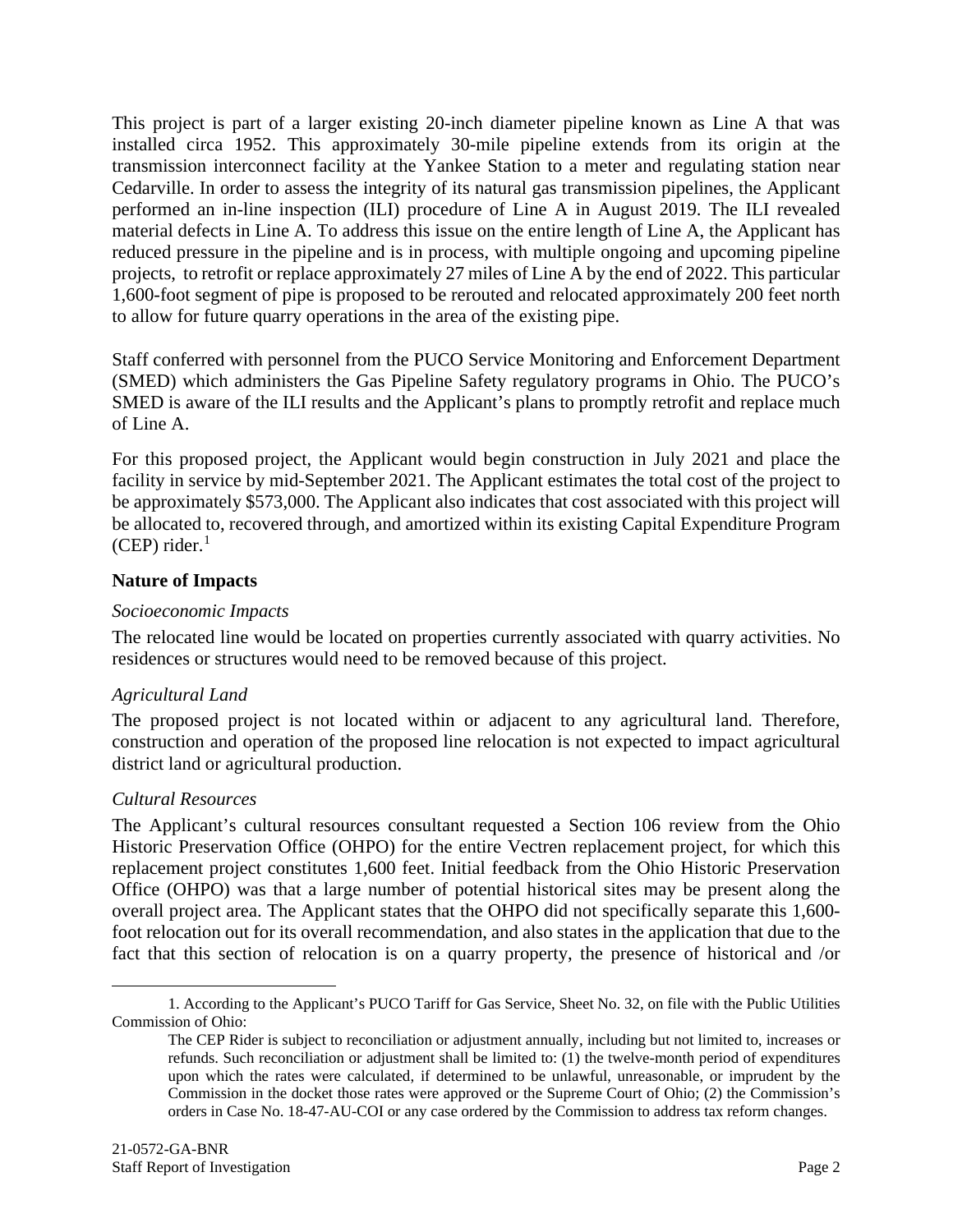archaeological sites likely do not exist. However, Staff observed during field review that there is a cemetery located on or near the neighboring quarry property. Because the application (Attachment F) provides correspondence and recommendations from OHPO for the entire Vectren replacement, Staff recommends that construction of this project not commence until such time that the Applicant provides clarification for the OPSB record from OHPO that this 1,600-foot relocation project is not subject to the overall OHPO recommendation that additional field work is required to ensure no adverse impacts to cultural resources as discussed in Attachment F.

## *Surface Waters*

No wetlands or streams were identified along the project corridor. The project area was previously cleared and graded by the Martin-Marietta Quarry. No impacts to surface waters would occur.

The Applicant would submit a Notice of Intent for coverage under the Ohio Environmental Protection Agency (Ohio EPA) National Pollutant Discharge Elimination System (NPDES) Construction Stormwater General Permit. Staff does not anticipate issues with the Applicant's procurement of this permit coverage. As part of this permit, erosion control measures including silt fencing and other best management practices would be used where appropriate to minimize runoff impacts. The project would not overlap with any 100-year floodplain areas.

## *Threatened and Endangered Species*

One of the missions of the Ohio Department of Natural Resources (ODNR) is to "conserve and improve the fish and wildlife resources and their habitats and promote their use and appreciation by the public so that these resources continue to enhance the quality of life for all Ohioans." In carrying out this mission, the ODNR considers the "status of native wildlife species [to be] very important" and therefore lists wildlife species needing protection.<sup>[2](#page-3-1)</sup> In addition to endangered species, those species classified as "threatened" are considered during OPSB project planning and approval because these species are those "whose survival in Ohio is not in immediate jeopardy, but to which a threat exists. Continued or increased stress will result in it becoming endangered."[3](#page-3-0)

The project area is within the range of state and federally endangered Indiana bat (*Myotis sodalis*), the federally threatened northern long-eared bat (*Myotis septentrionalis*), the state endangered little brown bat (*Myotis lucifugus*), and the state endangered tricolored bat (*Perimyotis subflavus*). As tree roosting species in the summer months, the habitat of these species would be impacted by the project. In order to avoid impacts to these listed bat species, the ODNR and the U.S. Fish and Wildlife Service (USFWS) recommend seasonal tree cutting dates of October 1 through March 31 for all trees that are three inches or greater in diameter. Tree clearing would not be required for this project. During the winter months, bats hibernate in caves and abandoned mines, also known as hibernacula. The proposed project is not expected to impact any bat hibernacula. No impacts to these species are anticipated.

The project is within range of the following listed bird species: the state endangered lark sparrow (*Chondestes grammacus*), the state endangered upland sandpiper (*Bartramia longicauda*), the state endangered northern harrier (*Circus hudsonis*), and the state threatened least bittern (*Ixobrychus* 

<span id="page-3-1"></span><sup>2.</sup> Ohio Department of Natural Resources, Division of Wildlife, "Ohio's Listed Species," Publication 5356 (R0520), https://ohiodnr.gov/static/documents/wildlife/state-listed-

<span id="page-3-0"></span>species/Ohio's%20Listed%20Species%20pub356.pdf, accessed June 3, 2021.

<sup>3.</sup> Id.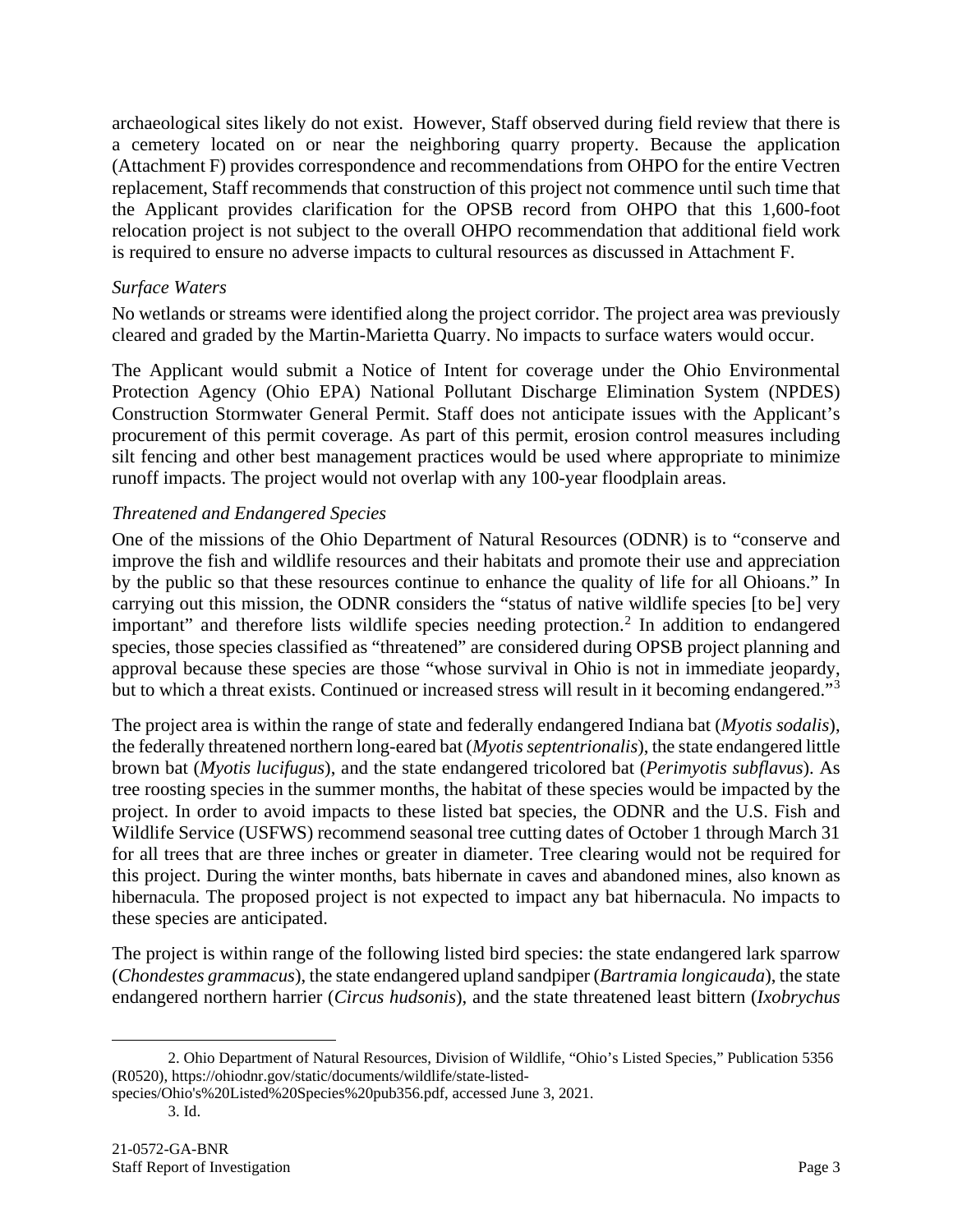*exilis*). Due to lack of suitable habitat within the project area, no impacts to these species are anticipated.

The project is within range of the state endangered and federally threatened eastern massasauga (*Sistrurus catenatus*), the state threatened Kirtland's snake (*Clonophis kirtlandii*), and the state threatened spotted turtle (*Clemmys guttata*). Due to lack of suitable habitat within the project area, no impacts to these species are anticipated.

Five listed mussel species, the state and federally endangered clubshell (*Pleurobema clava*), the state and federally endangered rayed bean (*Villosa fabalis*), the state and federally endangered snuffbox (*Epioblasma triquetra*) the state threatened black sandshell (*Ligumia recta*), and the state threatened fanwsfoot (*Truncilla donaciformis*) as well as a listed fish species, the state threatened tonguetied minnow (*Exoglossum laurae*), were identified to have a range within the project area. No in water work is proposed for this project. No impacts to these species are anticipated.

# **Conclusion**

Staff's review of the application included consideration of the requirements listed in R.C. 4906.10. Based on Staff's review, the application meets the necessary criteria for granting a certificate. Staff recommends approval of this application subject to the following conditions. Staff notes that its recommendation for approval of this application should not be construed as a recommendation for approval of cost recovery in any ratemaking proceeding.

# **Conditions**

- (1) The certificate authority provided in this case shall not exempt the facility from any other applicable and lawful local, state, or federal rules or regulations nor be used to affect the exercise of discretion of any other local, state, or federal permitting or licensing authority with regard to areas subject to their supervision or control.
- (2) Prior to the commencement of construction activities in areas that require permits or authorizations by federal or state laws and regulations, the Applicant shall obtain and comply with such permits or authorizations. The Applicant shall provide copies of permits and authorizations, including all supporting documentation, on the case docket prior to commencement of construction.
- (3) Staff recommends that construction of this project not commence until such time that the Applicant coordinate with the Ohio Historic Preservation Office (OHPO) and clarify that this 1,600-foot relocation project is not subject to the overall replacement project OHPO recommendation that additional field work is required to ensure no adverse impacts to cultural resources as discussed in Attachment F of the application. This additional correspondence shall be filed in the case docket.
- (4) The Applicant shall ensure all necessary erosion control measures are implemented during construction with special attention given to areas of the project that exceed 12 percent slope.